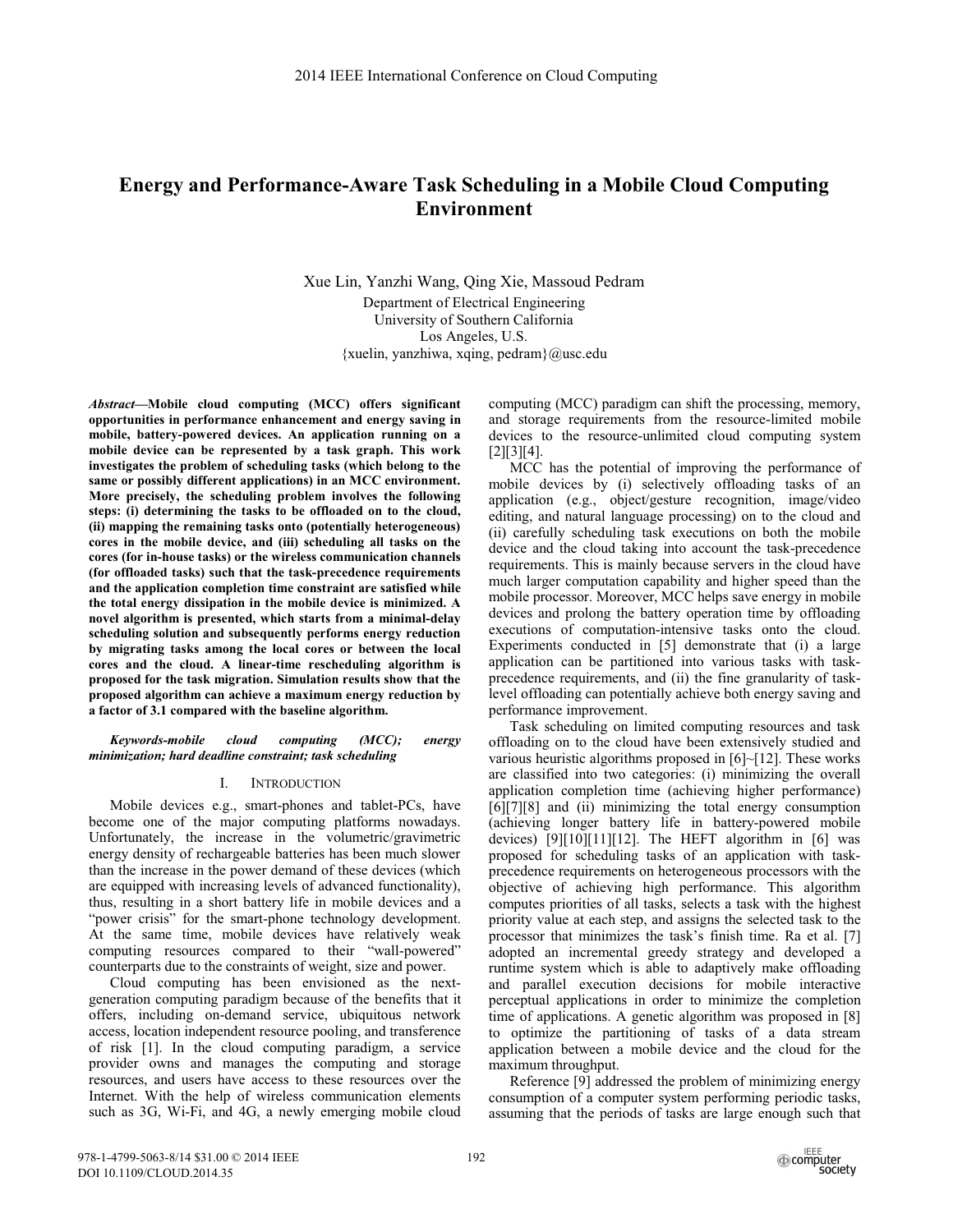the positive slack time between tasks can be used for energy consumption reduction. Reference [10] formulated the task mapping problem as a maximum flow/minimum-cut problem to optimize the partition of a task graph between a mobile device and the cloud for the minimum energy consumption. However, the authors did not consider the overall application completion time and lacked a scheduling policy. Reference [11] extended the work of [6] on heterogeneous processers accounting for both the energy consumption and application completion time. However, the algorithm in [11] cannot guarantee that the scheduling result meets a hard constraint of application completion time. Kumar and Lu proposed a straightforward offloading decision strategy to minimize energy consumption according to the *computation-tocommunication ratio* and the networking environment [12], whereas a practical scheduling algorithm was omitted.

Although MCC brings great benefits in performance and energy optimization for the mobile devices, it also gives rise to significant challenge in terms of designing an optimal policy to (i) determine the tasks of an application to be offloaded, (ii) map the remaining tasks onto potentially heterogeneous cores in a mobile device, and (iii) schedule tasks on the heterogeneous cores (for in-house processing) and wireless communication channels (for remote processing) such that the task-precedence requirements and application completion time constraint are satisfied with the minimum energy consumption on the mobile device side. Notice that although the mobile device cannot directly schedule tasks inside the cloud (this is the job of the cloud computing controller), it can anticipate and estimate the execution time of every task that has been offloaded to the cloud based on its prior knowledge.

To differentiate the aforementioned problem from those addressed in the previous work, we refer to it as the *MCC task scheduling* problem. In particular, there are three key issues that must be addressed.

- The application completion time constraint is a hard constraint and therefore, it should be addressed in the first place. Offloading computation-intensive tasks on to the cloud may result in a decrease in the application completion time. However, the offloading decision should be made<br>judiciously considering the delay due to considering the delay due to uploading/downloading data to/from the cloud.
- The total energy consumption in mobile devices, including both the energy consumed by the processing units (the potentially heterogeneous cores in the mobile device) and by the RF components for offloading tasks is the objective function to be minimized. From the perspective of energy consumption, offloading tasks to the cloud saves the computation energy but it induces energy consumption in the communication units.
- The task-precedence requirements should be enforced during the task scheduling. Unlike the conventional local task scheduling problem in [6], there exist additional taskprecedence requirements between the cloud and the local cores through wireless communication channels.

In this work, we present a novel algorithm to address the MCC task scheduling problem to minimize the total energy consumption of an application in a mobile device with access to the computing resources on the cloud under a hard application completion time constraint. In particular, we generate a minimal-delay task scheduling in the first step, and after that we perform energy reduction in the second step by migrating tasks towards the cloud or other local cores that can bring great energy reduction without violation of the application completion time constraint. To avoid high time complexity, we propose a linear-time rescheduling algorithm for the task migrations. The simulation results show that the proposed algorithm can achieve a maximum energy reduction by a factor of 3.1 compared with the baseline algorithm.

To our best knowledge, this is the first task scheduling work that minimizes energy consumption under a hard completion time constraint for the task graph in the MCC environment, taking into account the joint task scheduling on the local cores and the wireless communication channels of the mobile devices as well as on the cloud.

### II. MCC TASK SCHEDULING SYSTEM MODEL

#### *A. Applications*

An application is represented by a directed acyclic *task graph*  $G = (V, E)$ . Each node  $v_i \in V$  represents a task and a directed edge  $e(v_i, v_i) \in E$  represents the precedence constraint such that task (node)  $v_i$  should complete its execution before task (node)  $v_i$  starts execution. There are a total number of  $N$  tasks (nodes) in the task graph. Given a task graph, the task without any parent is called the *entry task*, and the task without any child is called the *exit task*. As shown in Fig. 1, task  $v_1$  is the entry task and task  $v_{10}$  is the exit task. For each task  $v_i$ , we define  $data_i$  and  $data'_i$  as the amount of task specification and input data required to upload to the cloud and the amount of data required to download from the cloud, if the execution of task  $v_i$  is offloaded onto the cloud.

#### *B. MCC Environment*

We consider a mobile device in the MCC environment that has access to the computing resources on the cloud. There are a number of  $K$  heterogeneous cores in the processor of the mobile device. An example is the state-of-the-art big.LITTLE architecture [13] that is adopted by Broadcom, Samsung, etc. The operating frequency of the  $k$ -th core is  $f_k$  and the (average) power consumption  $P_k$  is a super-linear function of  $f_k$ , represented by  $P_k = \alpha_k \cdot (f_k)^{\gamma_k}$ , where  $2 \le \gamma_k \le 3$ . The  $\alpha_k$ and  $\gamma_k$  values may be different for different cores.

A task can be executed either locally on a core of the mobile device or remotely on the cloud. If task  $v_i$  is offloaded



Figure 1. An example task graph.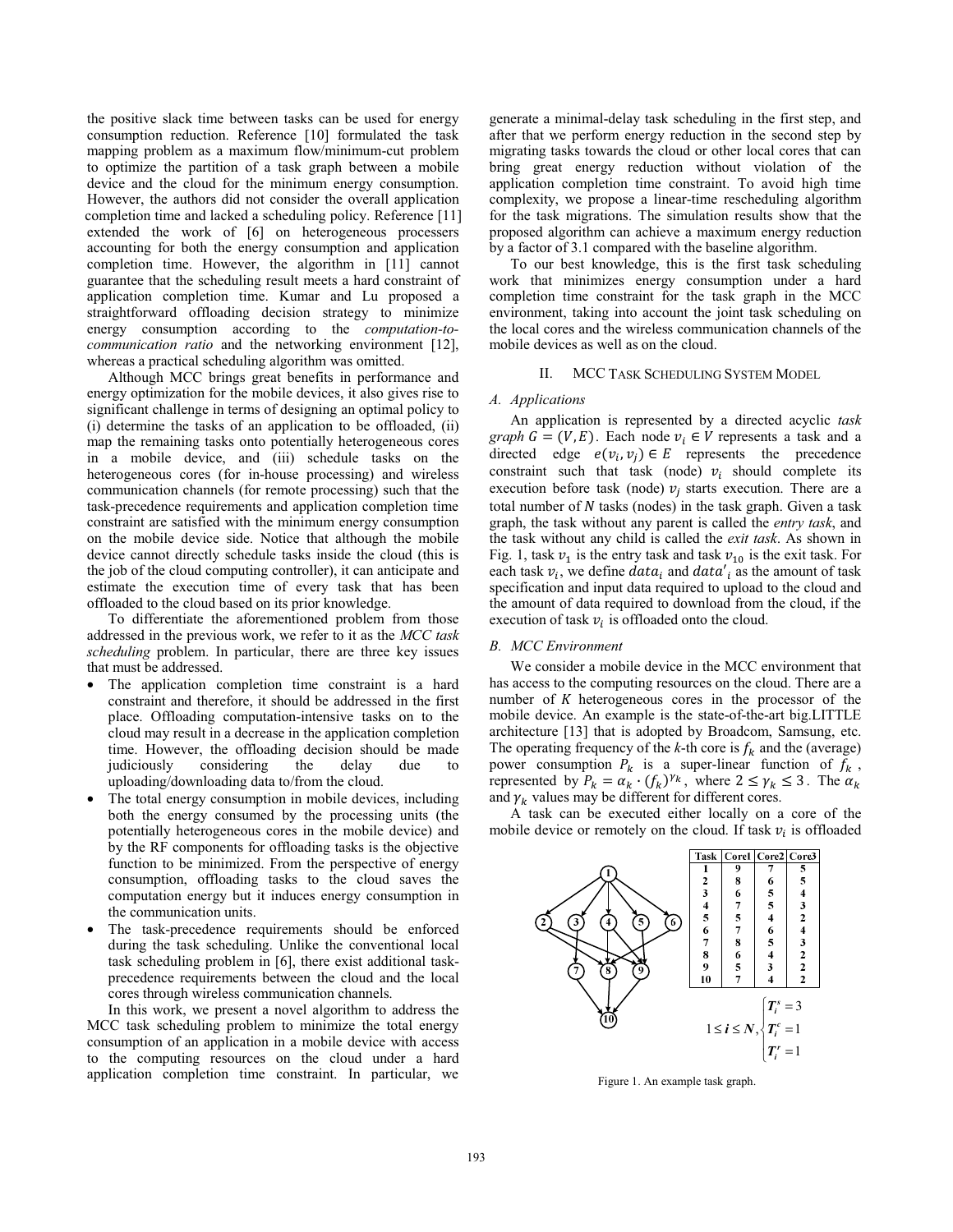on to the cloud, there are three phases in sequence associated with the execution of the task  $v_i$ : (i) the *RF sending* phase, (ii) the *cloud computing* phase, and (iii) the *RF receiving* phase. In the RF sending phase, the specification and input data of task  $v_i$  are sent to the cloud by the mobile device through the *wireless sending channel*. In the cloud computing phase, task  $v_i$  is executed in the cloud. In the RF receiving phase, the mobile device receives the output data of the task  $v_i$  from the cloud through the *wireless receiving channel*. The cloud transmits the output data of the task  $v_i$  back to the mobile device as long as it finishes processing the task  $v_i$ . We use  $R^s$ to denote the data sending rate of the wireless sending channel, and  $R<sup>r</sup>$  to denote the data receiving rate of the wireless receiving channel. Accordingly, let  $P<sup>s</sup>$  denote the power consumption levels of the RF component in the mobile device for sending data to the cloud.

The local core in the mobile device or the wireless sending channel can only process or send one task at a time, and preemption is not allowed in this framework. On the other hand, the cloud can execute a large number of tasks in parallel as long as there is no dependency among the tasks.

### *C. Task-Precedence Requirements in the MCC Environment*

We use  $T_{i,k}^l$  to denote the execution time of task  $v_i$  on the &-th core of the mobile device, where superscript *l* means "local execution".  $T_{i,k}^l$  is inversely proportional to the operating frequency  $f_k$ . We use  $T_i^c$  to denote the computation time of task  $v_i$  on the cloud, where superscript  $c$  means "execution on the cloud". The time of sending task  $v_i$  onto the cloud, denoted by  $T_i^s$ , is calculated by:

$$
T_i^s = data_i/R^s. \tag{1}
$$

The time of receiving task  $v_i$  from the cloud, denoted by  $T_i^r$ , is calculated by:

$$
T_i^r = data'_i / R^r. \tag{2}
$$

For a task  $v_j$  that is already scheduled (on a local core or the cloud), we use  $FT_i^l$ ,  $FT_i^{ws}$ ,  $FT_i^c$ , and  $FT_i^{wr}$  to denote the finish time of task  $v_i$  on a local core, the wireless sending channel (i.e., the task has been completely offloaded to cloud), the cloud, and the wireless receiving channel (i.e., the mobile device has completely received the output data of the task from the cloud), respectively. If the task  $v_i$  is scheduled locally,  $FT_i^{ws} = FT_i^c = FT_i^{wr} = 0$ ; otherwise (i.e., the task  $v_i$  is offloaded on to the cloud), we have  $FT_i^1 = 0$ . Please note that the mobile device can only schedule tasks in the local cores and the wireless channels, whereas the cloud computing controller schedules tasks that have already been uploaded inside the cloud and transmits the output data back to the mobile device. However, the mobile device can anticipate the execution of tasks in the cloud and estimate the corresponding  $FT_i^c$  and  $FT_i^{wr}$  values from the parameters  $T_i^c$ ,  $T_i^r$ , etc.

*1) Local scheduling* 

Before we schedule a task  $v_i$ , all its immediate predecessors must have already been scheduled. Suppose that task  $v_i$  is to be scheduled on a local core. Then the *ready time* of task  $v_i$ , denoted by  $RT_i^l$ , is calculated as:

$$
RT_i^l = \max_{v_j \in pred(v_i)} \max \{ FT_j^l, FT_j^{wr} \},\tag{3}
$$

where  $pred(v_i)$  is the set of immediate predecessors of the task  $v_i$ . The ready time  $RT_i^l$  is the earliest time when all immediate predecessors of task  $v_i$  have completed execution and their results are available for task  $v_i$ :

- If task  $v_i$  (an immediate predecessor of task  $v_i$ ) has been scheduled locally,  $\max\{FT_i^l, FT_j^{wr}\} = FT_i^l$ . In this case we have  $RT_i^l \geq FT_j^l$ , which means that task  $v_i$  can start execution on a local core only after the local execution of task  $v_i$  has finished.
- If task  $v_i$  (an immediate predecessor of task  $v_i$ ) has been offloaded on to the cloud,  $\max\{FT_i^l, FT_i^{wr}\} = FT_i^{wr}$ . In this case we have  $RT_i^l \geq FT_j^{wr}$ , which means that task  $v_i$ can start execution on a local core only after the mobile device has completely received the output data (results) of task  $v_i$  through the wireless receiving channel.

We can only schedule task  $v_i$  to start execution at or after its ready time  $RT_i^l$ , if the task has been scheduled on a local core. In this way the task-precedence requirements can be preserved. However, we might not be able to start executing task  $v_i$  at time  $RT_i^i$  exactly, because the cores may be executing other tasks at that time.

# *2) Cloud scheduling*

 $\boldsymbol{R}$ 

On the other hand, suppose that task  $v_i$  is to be offloaded on to the cloud. The ready time of task  $v_i$  on the wireless sending channel, denoted by  $RT_i^{ws}$ , is calculated as:

$$
T_i^{ws} = \max_{v_j \in \text{pred}(v_i)} \max \{ FT_j^l, FT_j^{ws} \}. \tag{4}
$$

 $RT_i^{ws}$  denotes the earliest start time when the task  $v_i$  can be scheduled on the wireless sending channel in order to preserve the task-precedence requirements:

- If task  $v_i$  (an immediate predecessor of task  $v_i$ ) has been scheduled locally,  $\max\{FT_i^l, FT_i^{ws}\} = FT_i^l$ . In this case we have  $RT_i^{ws} \geq FT_i^l$ , which means that the mobile device can start to send task  $v_i$  through the wireless channel only after the local execution of task  $v_i$  has finished.
- If task  $v_i$  (an immediate predecessor of task  $v_i$ ) has been offloaded on to the cloud,  $\max\{FT_i^l, FT_i^{ws}\} = FT_i^{ws}$ . In this case we have  $RT_i^{ws} \geq FT_j^{ws}$ , which means that the mobile device can start to send task  $v_i$  through the wireless channel only after the mobile device has completed offloading task  $v_i$  to the cloud.

The ready time of task  $v_i$  on the cloud, denoted by  $RT_i^c$ , is calculated as:

$$
RT_i^c = \max \left\{ FT_i^{ws}, \max_{v_j \in pred(v_i)} FT_j^c \right\}.
$$
 (5)

 $RT_i^c$  denotes the earliest time when task  $v_i$  can start execution on the cloud. If task  $v_i$  (an immediate predecessor of task  $v_i$ ) is scheduled locally,  $FT_j^c = 0$ . Therefore,  $\max_{v_j \in pred(v_i)} FT_j^c$  in (5) is the time when all the immediate predecessors of task  $v_i$  that are offloaded to the cloud have finished execution on the cloud. On the other hand,  $FT_i^{ws}$  is the time when task  $v_i$  has been completely offloaded to the cloud through the wireless sending channel, and therefore we have  $RT_i^c \geq FT_i^{ws}$ . The cloud computing controller can schedule task  $v_i$  to start execution at time  $RT_i^c$  exactly (because of the high parallelism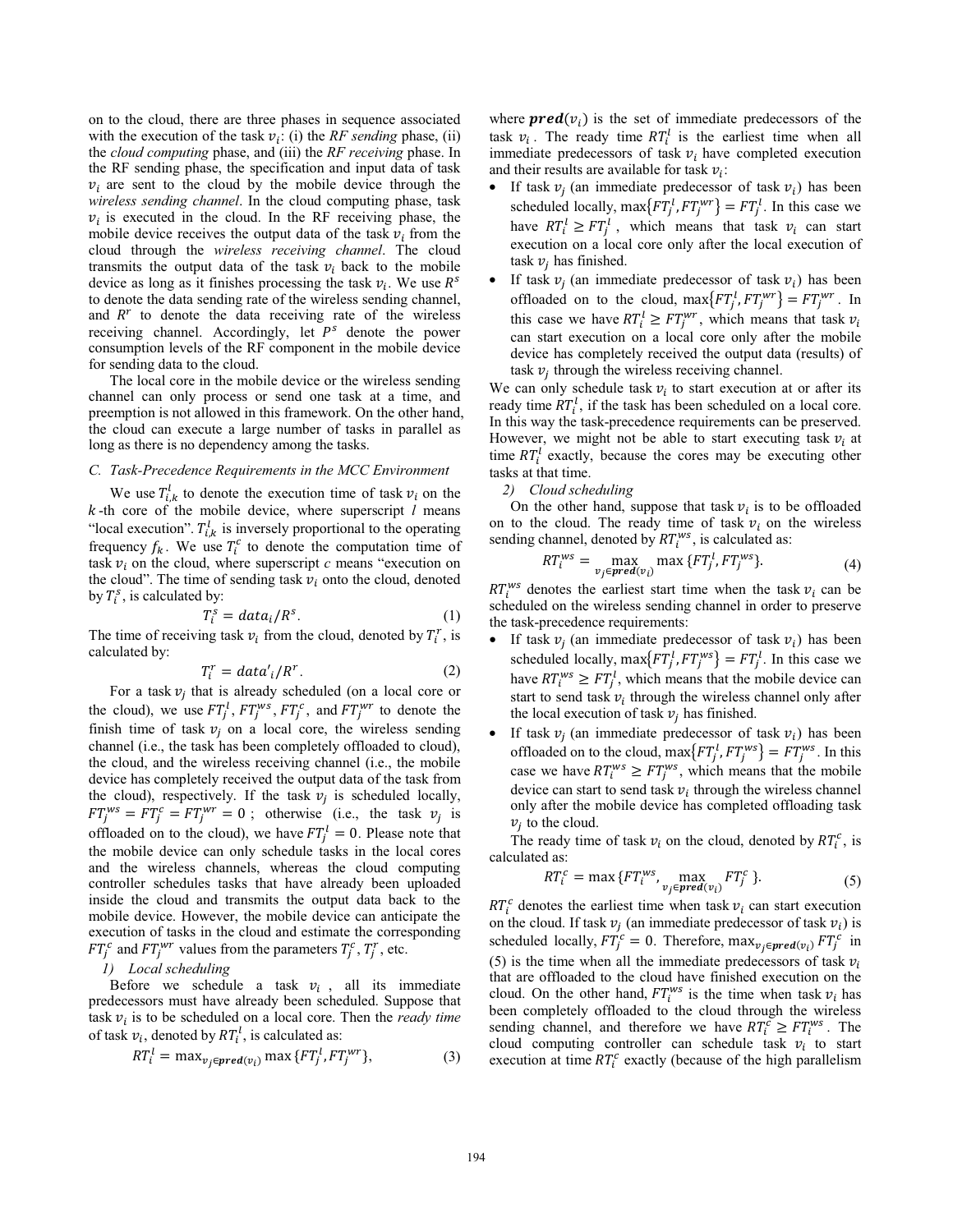in the cloud), such that the task-precedence requirements can be preserved.

Finally, let  $RT_i^{wr}$  denote the ready time for the cloud to transmit back the results of task  $v_i$ , and we have:

$$
RT_i^{wr} = FT_i^c.
$$
 (6)

In other words, the cloud can transmit the output data (results) of task  $v_i$  back to the mobile device immediately after it has finished processing this task.

# *D. Energy Consumption and Application Completion Time*

If task  $v_i$  is executed locally on the  $k$ -th core of the mobile device, the energy consumption of the task is given by:

$$
E_{i,k}^l = P_k \cdot T_{i,k}^l. \tag{7}
$$

If task  $v_i$  is offloaded to the cloud, the energy consumption of the mobile device for offloading the task is given by:

$$
E_i^c = P^s \cdot T_i^s. \tag{8}
$$

The execution of task  $v_i$  on the cloud does not consume energy of the mobile device. The total energy consumption of the mobile device for running the application, denoted by  $E^{total}$ , is given by

$$
E^{total} = \sum_{i=1}^{N} E_i.
$$
 (9)

where  $E_i$  equals to  $E_{i,k}^l$  if task  $v_i$  is executed locally on the k-th core of the mobile device, and equals to  $E_i^c$  if the task is offloaded to the cloud.

The application completion time  $T^{total}$  is calculated by:

$$
Ttotal = \max_{v_i \in exit \; tasks} \max \{ FT_i^l, FT_i^{wr} \}. \tag{10}
$$

The inner max block gives the finish time of an exit task  $v_i$ . It equals to  $FT_i^l$  if  $v_i$  is executed on a local core, and equals to  $F T_i^{wr}$  if  $v_i$  is offloaded to the cloud.

The MCC task scheduling problem is to (i) determine the tasks of an application to be offloaded, (ii) map the remaining tasks onto the heterogeneous cores in a mobile device, and (iii) schedule the tasks on the heterogeneous cores and wireless communication channels. The objective is to minimize  $E^{total}$ under the following constraints: (i) task-precedence requirements and (ii) the application completion time constraint  $T^{total} \leq T^{max}$ , where  $T^{max}$  is the maximum application completion time.

#### III. MCC TASK SCHEDULING ALGORITHM

The MCC task scheduling algorithm has two steps: initial scheduling for minimizing the application completion time  $T<sup>total</sup>$ , and task migration for minimizing the energy





consumption  $E^{total}$  under the application completion time constraint  $T^{total} \leq T^{max}$ . The flow chart of the whole MCC task scheduling algorithm is shown in Fig. 2.

In order to strictly satisfy the application completion time constraint, we minimize  $T<sup>total</sup>$  in the first step and then reduce energy consumption by moving tasks from a local core to another or to the cloud in the second step. Otherwise, if we minimize energy consumption at first, the application completion time constraint can hardly be guaranteed when we move a task from one core to another or to the cloud in the subsequent step. This is because of the task-precedence requirements and the parallelism constraints on the local cores and the wireless communication channels.

## *A. Step One: Initial Scheduling Algorithm*

In the initial scheduling algorithm, we generate the minimal-delay scheduling without considering the energy consumption of the mobile device. Reference [6] proposed the HEFT algorithm, which generates the minimal-delay scheduling for tasks running on a number of heterogeneous cores. We modify the HEFT algorithm to take into account the joint scheduling of tasks on the local cores, the wireless communication channels, and the cloud. The initial scheduling algorithm has three phases: primary assignment, task prioritizing, and execution unit selection, as shown in Fig. 2. In the following, we discuss the three phases in detail:

*1) Primary assignment* 

In this phase, we determine the subset of tasks that are initially assigned for the cloud execution. Offloading such tasks to the cloud will result in savings of the application completion time. Please note that this primary assignment is not the final decision, since we can assign more tasks for remote execution in the "execution unit selection" phase of initial scheduling. For each task  $v_i$ , we calculate the minimum local execution time  $T_i^{l,min}$  (on the fastest core) as:

$$
T_i^{l,min} = \min_{1 \le k \le K} T_{i,k}^l. \tag{11}
$$

We also calculate the estimated remote execution time  $T_i^{re}$  as:

$$
t_i^{\rm re} = T_i^{\rm s} + T_i^{\rm c} + T_i^{\rm r}.\tag{12}
$$

If  $T_i^{re} < T_i^{l,min}$ , task  $v_i$  is assigned for remote execution on the cloud. We call such a task a "cloud task".

*2) Task prioritizing* 

 $T_i^r$ 

In this phase, we calculate the *priority* of each task similar to the HEFT algorithm. First, we calculate the *computation cost*  $w_i$  for each task. If task  $v_i$  is a cloud task, its computation cost is given by

$$
w_i = T_i^{re}.\tag{13}
$$

If task  $v_i$  is not a cloud task,  $w_i$  is calculated as the average computation time of task  $v_i$  in the local cores, i.e.,

$$
w_i = \underset{1 \le k \le K}{\text{avg}} T_{i,k}^l. \tag{14}
$$

Then the priority level of each task  $v_i$  is recursively defined by

$$
priority(v_i) = w_i + \max_{v_j \in succ(v_i)} priority(v_j), \qquad (15)
$$

where  $succ(v_i)$  is the set of immediate successors of task  $v_i$ . The priority levels are recursively computed by traversing the task graph starting from the exit tasks. For the exit tasks, the priority level is equal to

$$
priority(v_i) = w_i \text{ for } v_i \in exit \text{ tasks.} \tag{16}
$$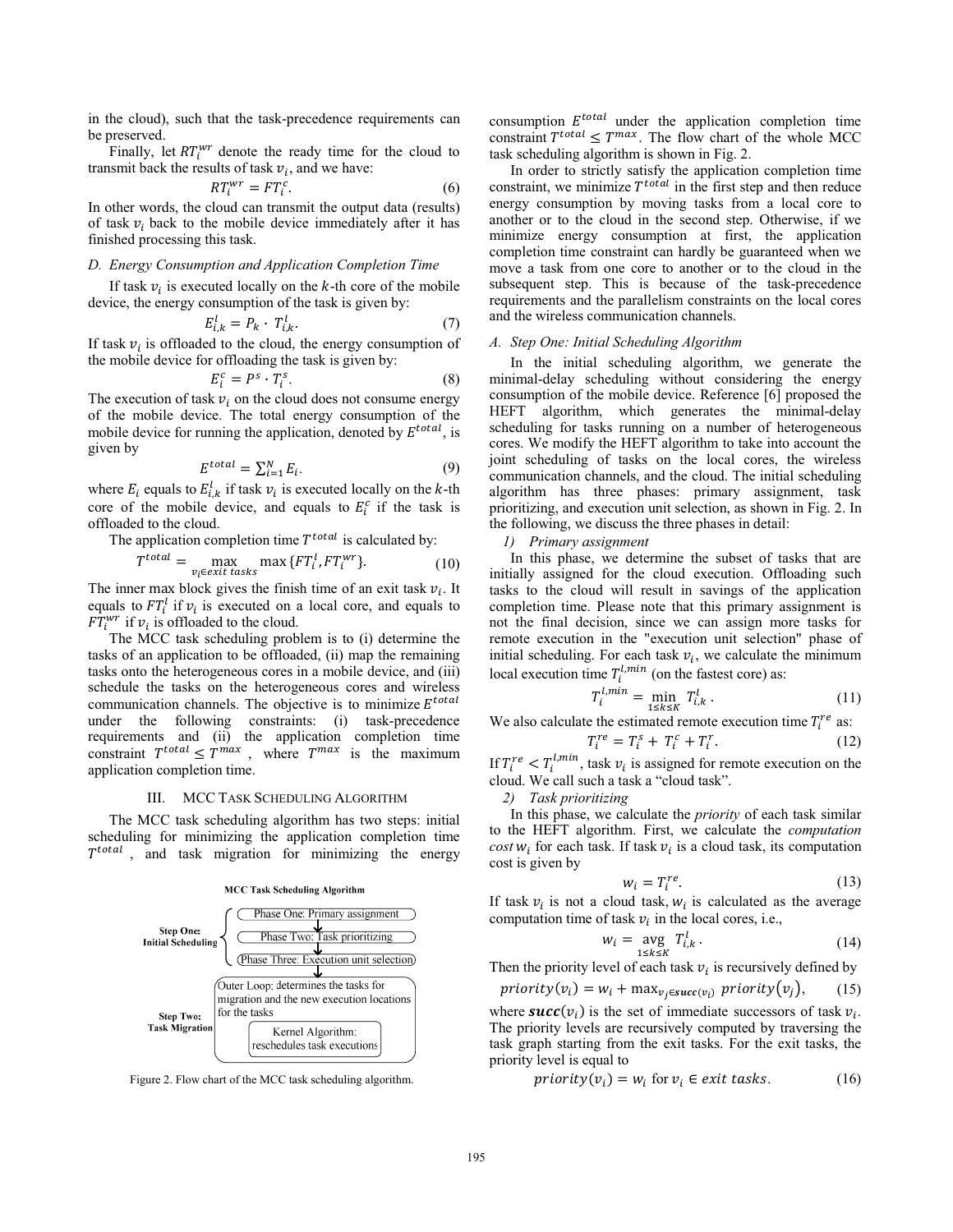Basically,  $priority(v_i)$  is the length of the critical path from task  $v_i$  to the exit tasks.

*3) Execution unit selection* 

In this phase, tasks are selected and scheduled in the descending order of their priorities. If task  $v_j$  is the immediate predecessor of task  $v_i$ , we have priority $(v_i)$  > priority $(v_i)$ from (15). Therefore, when task  $v_i$  is selected for scheduling in this phase, all its immediate predecessors have already been scheduled.

- If the selected task  $v_i$  is a cloud task, we calculate its ready time  $RT_i^{ws}$  on the wireless channel, and allocate the earliest available time slot on the wireless sending channel for offloading the task. Please note that the mobile device might not be able to start offloading task  $v_i$  at time  $RT_i^{ws}$  if it is offloading other tasks at that time. We calculate  $FT_i^{ws}$ from the schedule, and then the cloud will begin executing task  $v_i$  at the ready time  $RT_i^c$  (because of the high parallelism in the cloud.) Finally we calculate  $FT_i^c =$  $RT_i^c + T_i^c$  and  $FT_i^{wr} = FT_i^c + T_i^r$ . In this way, we have scheduled task  $v_i$  and estimated the associated finish times.
- If the selected task  $v_i$  is not a cloud task, it may be scheduled on a local core or the cloud. We need to estimate the finish time of this task if it is scheduled on each core and the finish time of this task if it is offloaded to the cloud, using the similar procedure as described above. Then we schedule task  $v_i$  on the core or offload it to the cloud such that the finish time is minimized. When we schedule the task, we need to make sure that the task-precedence requirements are satisfied according to Section II.C.

Similar to the HEFT algorithm, the computation complexity of the initial scheduling algorithm is  $O(E \times K)$ , where  $E$  is the number of edges in the task graph  $G$ , and  $K$  is the number of cores. We consider sparse task graphs (i.e.,  $E = O(N)$  where N is the number of tasks), and therefore the complexity of initial scheduling becomes  $O ( N \times K )$ .

As an example, we perform initial task scheduling on the task graph shown in Fig. 1, assuming that there are three heterogeneous cores in the mobile device. The  $T_{i,k}^l$  values are shown in the table in Fig. 1, and we use  $T_i^s = 3$ ,  $T_i^c = 1$ , and  $T_i^r = 1$  for all the tasks. Fig. 3 presents the task scheduling results, where the horizontal axes denote the time. For example,



Figure 3. Task scheduling result by the initial scheduling algorithm.

task  $v_4$  is executed on core 1 from time 5 to 12. Task  $v_2$  is offloaded on to the cloud. The mobile device sends the specification and input data of task  $v_2$  using the wireless sending channel from time 5 to 8. And then, task  $v_2$  is computed on the cloud from time 8 to 9. The cloud transmits the output data (results) of task  $v_2$  back to the mobile device from time 9 to 10. The application completion time of this example is 18, which is the finish time of the exit task  $v_{10}$ .

### *B. Step Two: Task Migration Algorithm*

The task migration algorithm aims at minimizing the energy consumption  $E^{total}$  under the application completion time constraint  $T^{total} \leq T^{max}$ . The energy consumption is reduced through migrating tasks from a local core to another local core or to the cloud. The task migration algorithm is an iterative algorithm comprised of a *kernel algorithm* and an *outer loop*. In each iteration, the outer loop determines the target task for migration and the new execution location (i.e., a different local core or the cloud) in order to minimize the energy consumption  $E^{total}$ . It should also maintain the application time constraint  $T^{total} \leq T^{max}$  without violation. Given the target task for migration and the new execution location, the kernel algorithm generates a new scheduling result that has the minimum application completion time  $T<sup>total</sup>$ with linear time complexity.

#### *1) Outer loop*

The outer loop of the task migration algorithm determines the target tasks to migrate from one local core to another local core or to the cloud, in order to reduce the mobile device's energy consumption. It should also maintain the application time constraint  $T^{total} \leq T^{max}$  without violation. Please note that the task migration algorithm does not account for the migration of a task from offloading to the cloud back to local processing, because the energy consumption of the mobile device will generally increase in this case.

In each iteration of the outer loop, let  $N'$  denote the number of tasks that are currently scheduled on the local cores. Each of them can be moved to execute on one of the other  $K - 1$  cores or the cloud. Therefore, there are a total of  $N' \times K$  migration choices.

- For each choice, we run the kernel algorithm to find a new schedule, and calculate the corresponding energy consumption  $E^{total}$  and application completion time  $T^{total}$ .
- We select the choice that results in the largest energy reduction compared with the current schedule and no increase in the application completion time  $T<sup>total</sup>$  than the current schedule.
- If we cannot find such a choice, we select the one that results in the largest ratio of energy reduction to the increase of the application completion time. We should make sure that the new application completion time does not exceed the limit value  $\overline{T}^{max}$ .

We repeat the previous steps until the energy consumption of the mobile device cannot be further minimized.

*2) Kernel algorithm (i.e., rescheduling algorithm)* 

In a task scheduling, let  $k_i$  denote the execution location of task  $v_i$ .  $k_i \neq 0$  means that task  $v_i$  is executed on the  $k_i$ -th core, whereas  $k_i = 0$  means that task  $v_i$  is offloaded on to the cloud. In the kernel algorithm, we have an original scheduling of the task graph. We are given by the outer loop a task  $v_{tar}$  for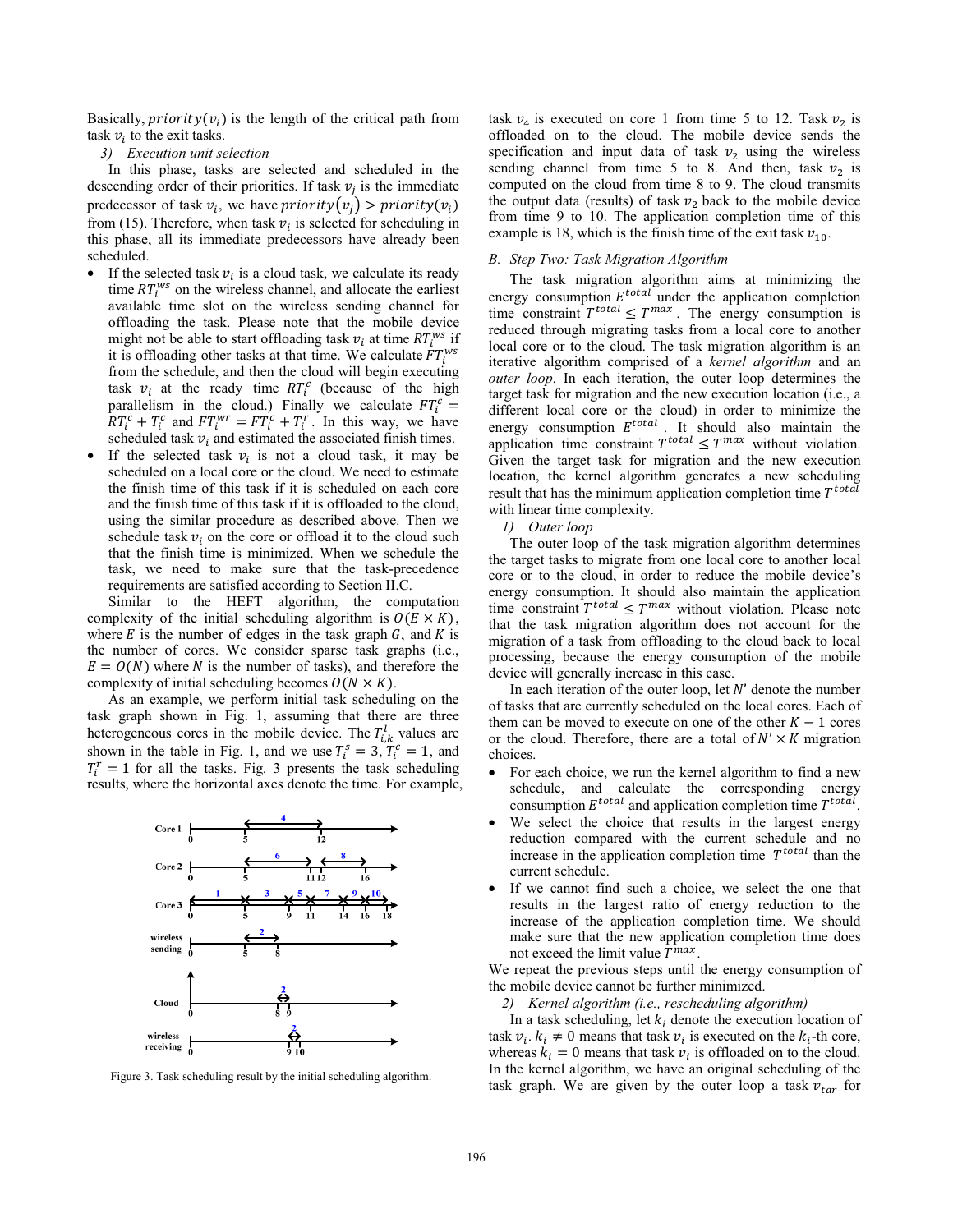migration and its new execution location  $k_{tar}$ . The kernel algorithm should generate a new scheduling of the task graph G, where task  $v_{tar}$  is executed on the new location  $k_{tar}$  and the remaining tasks are executed on the same locations as the original scheduling. The kernel algorithm aims at minimizing the application completion time  $T^{total}$ . On the other hand, the  $\frac{1}{2}$  energy consumption  $E^{total}$  is fixed and can be directly calculated using  $(7)~(9)$  once the execution locations of tasks are known. Because the kernel algorithm will be called many times from the outer loop, we propose an efficient linear-time rescheduling algorithm of the task graph as the kernel algorithm, which is more efficient than the modified HEFT algorithm when the number of cores is relatively large.

For the original scheduling, we use a *sequence set*  $S_k$  =  $\{v_{(k,1)}, v_{(k,2)}, ...\}$  to denote the sequence of tasks that are executed on the  $k$ -th local core and we use the sequence set  $S_0 = \{v_{(0,1)}, v_{(0,2)}, \dots\}$  to denote the sequence of tasks that are offloaded to the cloud through the wireless sending channel. For example, if we use the scheduling result in Fig. 3 as the original scheduling, we have  $S_1 = \{v_4\}$ ,  $S_2 = \{v_6, v_8\}$ ,  $S_3 = \{v_1, v_3, v_5, v_7, v_9, v_{10}\}\$ , and  $S_0 = \{v_2\}$ . Suppose that task  $v_{tar}$  is executed on the  $k_{ori}$ -th core in the original scheduling. We know from the outer loop that  $v_{tar}$  will be moved on to the  $k_{tar}$ -th core in the new scheduling. We should derive the new sequence sets  $S_k^{new}$  for  $0 \le k \le K$ , which corresponds to the sequence of tasks executed (or transmitted) on each core and the wireless sending channel in the new scheduling. In the linear-time rescheduling algorithm, we will not change the ordering of tasks in the other cores except for the  $k_{tar}$ -th core (because we are going to execute task  $v_{tar}$  in this core), i.e.,

and

$$
S_k^{new} = S_k \text{ for } k \neq k_{tar} \land k \neq k_{ori}. \tag{18}
$$

In the following, we derive  $S_{k_{tar}}^{new}$  by inserting  $v_{tar}$  at a "proper" location of the original schedule sequence  $S_{k_{tar}}$ . We need to satisfy the following task-precedence requirements on the  $k_{tar}$ th core ( $k_{tar} = 0$  means the wireless sending channel):

 $S_k^{new} = S_k \backslash v_{tar}$  for  $k = k_{ori}$ 

• For any two tasks  $v_i$  and  $v_j$  that are executed (or transmitted) on the same core or wireless communication channel, task  $v_i$  must be executed (or transmitted) before  $v_i$ if  $v_i$  is a transitive predecessor of  $v_i$  in the task graph G.

Hence, we should insert  $v_{tar}$  into  $S_{k_{tar}}$  such that  $v_{tar}$  is executed (or transmitted) after all its transitive predecessors and before all its transitive successors. In order to achieve this goal, we calculate the ready time  $RT_{tar}$  of task  $v_{tar}$  in the original scheduling.  $RT_{tar}$  equals to  $RT_{tar}^{l'}$  (calculated from (3)) when  $k_{tar} > 0$  and equals to  $RT_{tar}^{ws}$  (calculated from (4)) when  $k_{tar} = 0$ . In addition, we know the start time  $ST_i$  of each task  $v_i$  in the original scheduling. Therefore, we derive  $S_{k_{tar}}^{new}$  as:

$$
S_{k_{tar}}^{new} = \{v_{(k_{tar},1)}, \dots, v_{(k_{tar},m)}, v_{tar}, v_{(k_{tar},m+1)}, \dots\},\qquad(19)
$$

where the start times of tasks  $v_{(k_{tar},1)}, \ldots, v_{(k_{tar},m)}$  are earlier than  $RT_{tar}$  and the start times of tasks  $v_{(k_{tar}, m+1)}$ , ... are later than  $RT_{tar}$ . In this way, it can be proved that the taskprecedence requirements on the  $k_{tar}$ -th core are preserved.

Now with the new sequence sets  $S_k^{new}$  for  $0 \le k \le K$ , we are going to find a new schedule of the task graph in linear time complexity  $O(N)$ . We maintain two vectors ready1 and

 $ready2. ready1<sub>i</sub>$  is the number of immediate predecessors of task  $v_i$  that have not been scheduled.  $ready2_i = 0$  if all the tasks before task  $v_i$  in the same sequence  $S_k^{new}$  have already been scheduled. In addition, we maintain a LIFO stack for storing the tasks that are ready for scheduling. The stack is initialized by pushing the task  $v_i$ 's with both  $ready1_i = 0$  and  $ready2_i = 0$  into the empty stack. We repeat the following steps until the stack becomes empty again. Then we have scheduled all the tasks.

- Pop a task  $v_i$  from the stack.
- Suppose that task  $v_i \in S_k^{new}$ . If  $k = 0$ , we schedule the task on the wireless sending, and calculate the time when the mobile device completely receives the output data (results) of task  $v_i$  from the cloud. Otherwise, schedule the task on the &-th core.
- Update vectors ready1 (reducing ready1<sub>i</sub> by one for all  $v_i \in succ(v_i)$ ) and ready2, and push all the new tasks  $v_i$ with both  $ready1_i = 0$  and  $ready2_i = 0$  into the stack.

# *C. Computation Complexity of MCC Task Scheduling Algorithm and an Example of Scheduling Result*

The overall computation complexity of the MCC task scheduling algorithm is  $O(N^3 \times K)$ , which is comparable to the reference work on task scheduling. Fig. 4 presents the task scheduling result by the MCC task scheduling algorithm for the task graph in Fig. 1. The application completion time constraint is set as  $T^{total} \le 27$ . Please note that Fig. 3 only presents the result of the first step of the MCC task scheduling algorithm (i.e., the initial scheduling algorithm), whereas Fig. 4 presents the result of the entire MCC task scheduling algorithm. Comparing Fig. 3 with Fig. 4, we observe that more tasks are offloaded on to the cloud in Fig. 4 for reducing the energy consumption. The application completion time in Fig. 4 is 26, which is larger than that in Fig. 3. This is mainly due to the limit on the transmission rate of the wireless sending channel. The power consumption of core  $1 \sim 3$  are set as  $P_1 = 1, P_2 = 2,$ and  $P_3 = 4$ . And the power consumption of the RF components is set as  $P^s = 0.5$ . In summary, we have  $E^{total} =$ 100.5 and  $T^{total} = 18$  in Fig. 3, and we have  $E^{total} = 27$  and  $T<sup>total</sup> = 26$  in Fig. 4. This result demonstrates that the task migration algorithm (i.e., the second step of the MCC task



Figure 4. Task scheduling result by the MCC task scheduling algorithm.

 $(17)$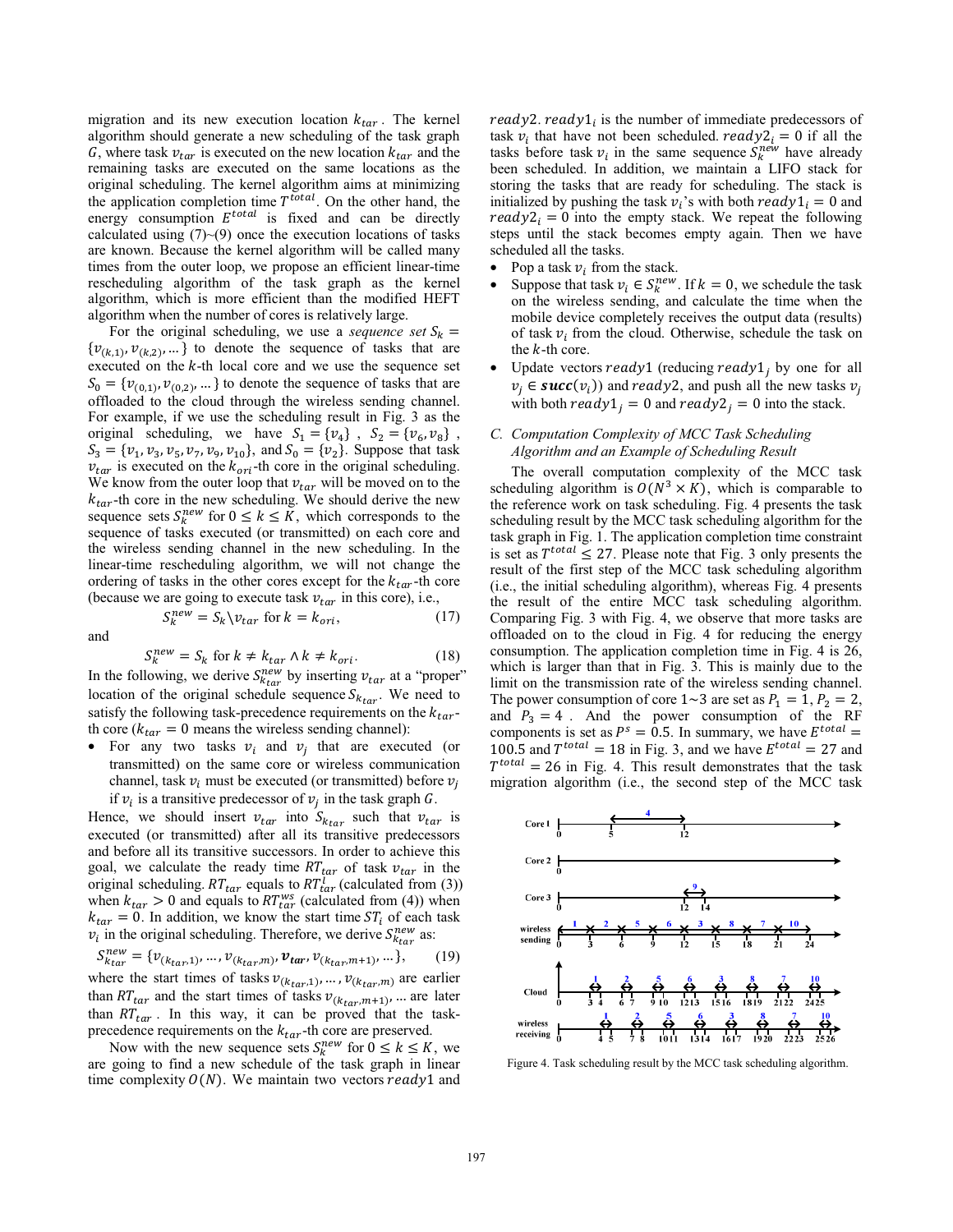TABLE I. COMPARISON BETWEEN THE PROPOSED ALGORITHM AND THE BASELINE ALGORITHMS  $(K = 3)$ 

|    | N   | $\boldsymbol{\tau}$ max | $\boldsymbol{\tau}$ total |                  |                  | $_{\Gamma}$ total |                  |                  | Exe. Time (s) |                  |
|----|-----|-------------------------|---------------------------|------------------|------------------|-------------------|------------------|------------------|---------------|------------------|
|    |     |                         | Proposed                  | <b>Baseline1</b> | <b>Baseline2</b> | Proposed          | <b>Baseline1</b> | <b>Baseline2</b> | Proposed      | <b>Baseline1</b> |
|    |     | 100                     | 100                       | 99               | 100              | 112               | 111              | 349              | 0.017123      | 2.810853         |
| ◠  | 21  | 150                     | 148                       | 147              | 144              | 286               | 306              | 688              | 0.051820      | 5.155169         |
|    | 31  | 170                     | 170                       | 168              | 169              | 500               | 569              | 1018             | 0.117577      | 7.639482         |
| 4  | 41  | 210                     | 208                       | 209              | 215              | 747               | 814              | 1446             | 0.152341      | 10.347463        |
|    | 51  | 250                     | 248                       | 248              | 254              | 902               | 985              | 1732             | 0.278198      | 13.198991        |
| 6  | 61  | 330                     | 328                       | 328              | 322              | 1011              | 1183             | 1993             | 0.520647      | 15.982825        |
|    |     | 400                     | 400                       | 364              | 411              | 1304              | 1755             | 2818             | 0.633178      | 19.267765        |
| 8  | 81  | 450                     | 448                       | 434              | 469              | 1557              | 1877             | 3205             | 0.820833      | 22.775889        |
| 9  | 91  | 500                     | 499                       | 500              | 532              | 1705              | 2308             | 3642             | 1.208208      | 25.858333        |
| 10 | 101 | 550                     | 548                       | 488              | 582              | 1897              | 2520             | 4008             | 1.554154      | 29.702970        |

scheduling algorithm) can significantly reduce the energy consumption while satisfying the application completion time constraint.

#### IV. EXPERIMENTAL RESULTS

In this section, we demonstrate the effectiveness of the proposed MCC task scheduling algorithm on a set of randomly generated task graphs. We compare the scheduling results of the proposed algorithm to those of the baseline algorithms. All the algorithms are implemented in MATLAB programs executed in a 2.6 GHz Intel Core i7 processor.

We consider two baseline algorithms for comparison. The baseline1 algorithm is described as follows:

- 1. Generate a random vector L, where  $L_i \in \{0, 1, ..., k, ..., K\}$ denotes the computing location of task  $v_i$ . If  $L_i = 0$ , task  $v_i$ will be offloaded on to the cloud. If  $L_i = k$ , task  $v_i$  will be executed on the &-th core in the mobile device.
- 2. Order and schedule task executions on each local core, the cloud, and the wireless communication channels using the *modified initial scheduling algorithm*. Different from the initial scheduling algorithm described in Section III. A, in the modified initial scheduling algorithm, the execution location of each task is pre-defined by  $L$ . Calculated  $E^{total}$ and  $T^{total}$ .
- 3. Repeat Step1 $\sim$ 2 for 10,000 times to find the scheduling with the minimum  $E^{total}$  under the constraint that  $T^{total} \leq$  $T^{max}$

By comparing the proposed algorithm with the baseline1 algorithm, we will demonstrate the effectiveness and efficiency of our proposed algorithm.

The baseline2 algorithm is the same as our proposed algorithm except that it runs in the *local* mobile device environment only (i.e., the mobile device does not have access to the cloud and only the local resources can be used for task executions.) By comparing the proposed algorithm with the baseline2 algorithm, we will demonstrate that the MCC framework shows great benefits in energy saving and performance enhancement for the mobile devices.

A random task graph generator is implemented to generate task graphs with various characteristics. Input parameters of the task graph generator are given below.

- Number of tasks in the graph  $N$ .
- The density of edges in the graph  $\alpha$ .
- Number of cores in the mobile device  $K$ .
- The average task computation time on a local core  $T_l^{avg}$ .
- The average task sending time  $T_s^{avg}$ .
- The average task receiving time  $T_r^{avg}$ .
- The average task computation time on the cloud  $T_c^{avg}$ .

A task graph can be generated with N and  $\alpha$ . The  $T_{i,k}^l$  values are generated in the following way: (i)  $T_{i,1}^l$  for  $1 \le i \le N$  are generated with the average value of  $T_l^{avg}$ , (ii)  $T_{i,k+1}^l$  on the  $(k+1)$ -st core is set around  $T_{i,k}^l/\beta$  for  $1 \leq k \leq K-1$ , where  $\beta$ is a factor. In addition,  $T_i^s / T_i^c / T_i^r$  for  $1 \le i \le N$  are generated with the average value of  $T_s^{avg}/T_c^{avg}/T_r^{avg}$ .

Now we assume there are  $K = 3$  heterogeneous cores in the mobile device. The core 1 is a low-power core and the core 3 is a high-performance core. The power consumption  $P_k$ values of the three cores are set as  $P_1 = 1$ ,  $P_2 = 2$ , and  $P_3 = 4$ . The power consumption of the RF components is set as  $P<sup>s</sup> = 0.5$ . Ten task graphs with different task numbers N and different characteristics are generated for comparing the proposed algorithm with baseline algorithms. Table I shows the application completion time  $\overline{T}^{total}$  and the energy consumption  $E^{total}$  of the scheduling results from all the algorithms. Table I also compares the program execution time of the proposed algorithm and the baseline1 algorithm. We do not compare the program execution time of the proposed algorithm and the baseline2 algorithm, because they are similar algorithms except that the baseline2 algorithm is designed for the mobile devices without cloud access.

In Table I, we can see that both the proposed algorithm and the baseline1 algorithm can guarantee the application completion time constraint. The proposed algorithm achieves less energy consumption than the baseline1 algorithm for task graphs 2~9. However, for task graph 1, the proposed algorithm generates a scheduling with a little bit more energy consumption. This is because the task execution locations are exhaustively searched in the baseline1 algorithm with a small N value  $(N = 11)$ , whereas such exhaustive search is not possible for a larger  $N$  value. Please note that the execution time of the baseline1 algorithm is much larger than the proposed algorithm. On the other hand, in Table I, the scheduling results from baseline2 algorithm cannot satisfy the application completion time constraint in some cases, which demonstrates that the MCC framework can improve the performance of the mobile devices. We can observe that the proposed algorithm can achieve a maximum energy reduction by a factor of 3.1 compared with the baseline2 algorithm in Table I, demonstrating the MCC framework can greatly reduce the energy consumption in mobile devices.